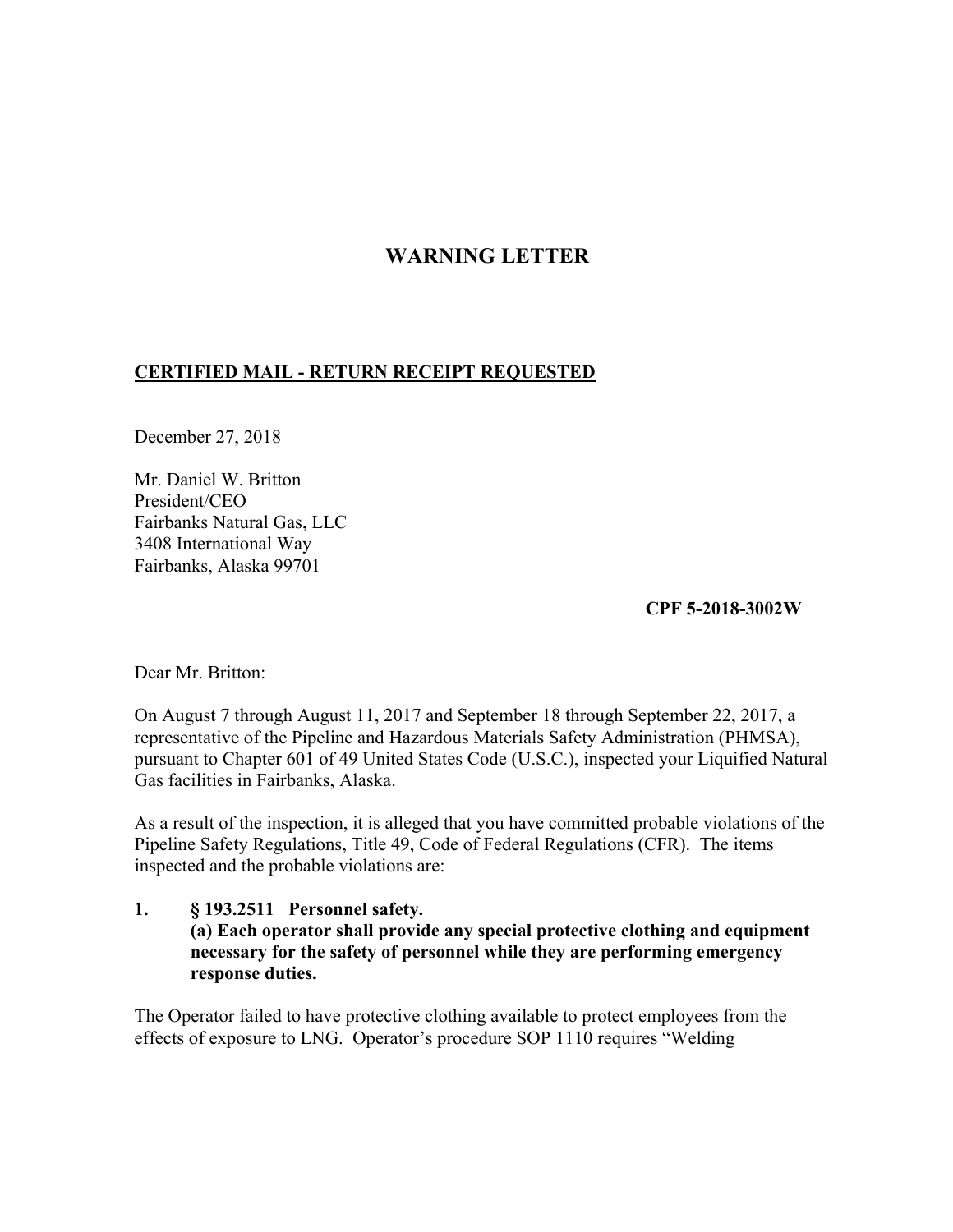leathers/Nomex gear" at each LNG storage site. NFPA 59A requires available and readily accessible protective clothing. Storage Site #2 was missing the required Nomex gear during the site visit in August 2017.

# **2. § 191.29 National Pipeline Mapping System.**

**(a) Each operator of a gas transmission pipeline or liquefied natural gas facility must provide the following geospatial data to PHMSA for that pipeline or facility:**

**(1) Geospatial data, attributes, metadata and transmittal letter appropriate for use in the National Pipeline Mapping System. Acceptable formats and additional information are specified in the NPMS Operator Standards Manual available at <www.npms.phmsa.dot.gov> or by contacting the PHMSA Geographic Information Systems Manager at (202) 366-4595.** 

The Operator provided no records to demonstrate that the Operator made the NPMS initial submission for 2015 (which should have been made in 2016) or a subsequent NPMS submission for 2016 (which should have been made in 2017). The operator made the 2016 NPMS initial filing during the time of our 2017 inspection.

## **3. § 193.2505 Cooldown.**

**(a) The cooldown of each system of components that is subjected to cryogenic temperatures must be limited to a rate and distribution pattern that keeps thermal stresses within design limits during the cooldown period, paying particular attention to the performance of expansion and contraction devices.**

The Operator failed to ensure that the thermal stresses are kept within design limits during cooldown because they have not established these limits using the required parameters. Records were reviewed in conjunction with Operator's Standard Operating Procedures 6202 & 6203; design limits are not listed in the procedures, however, the procedure says to verify maximum allowable working pressure in step 3, and this value is not contained in any records. No other design limits were listed in the procedures or associated records to enable the Operator to keep thermal stresses within design limits.

## **4. § 193.2513 Transfer procedures.**

**(a) Each transfer of LNG or other hazardous fluid must be conducted in accordance with one or more manuals of written procedures to provide for safe transfers.**

**(b) The transfer procedures must include provisions for personnel to: (1) Before transfer, verify that the transfer system is ready for use, with connections and controls in proper positions, including if the system could contain a combustible mixture, verifying that it has been adequately purged in accordance with a procedure which meets the requirements of "Purging Principles and Practices (incorporated by reference, see § 193.2013)";**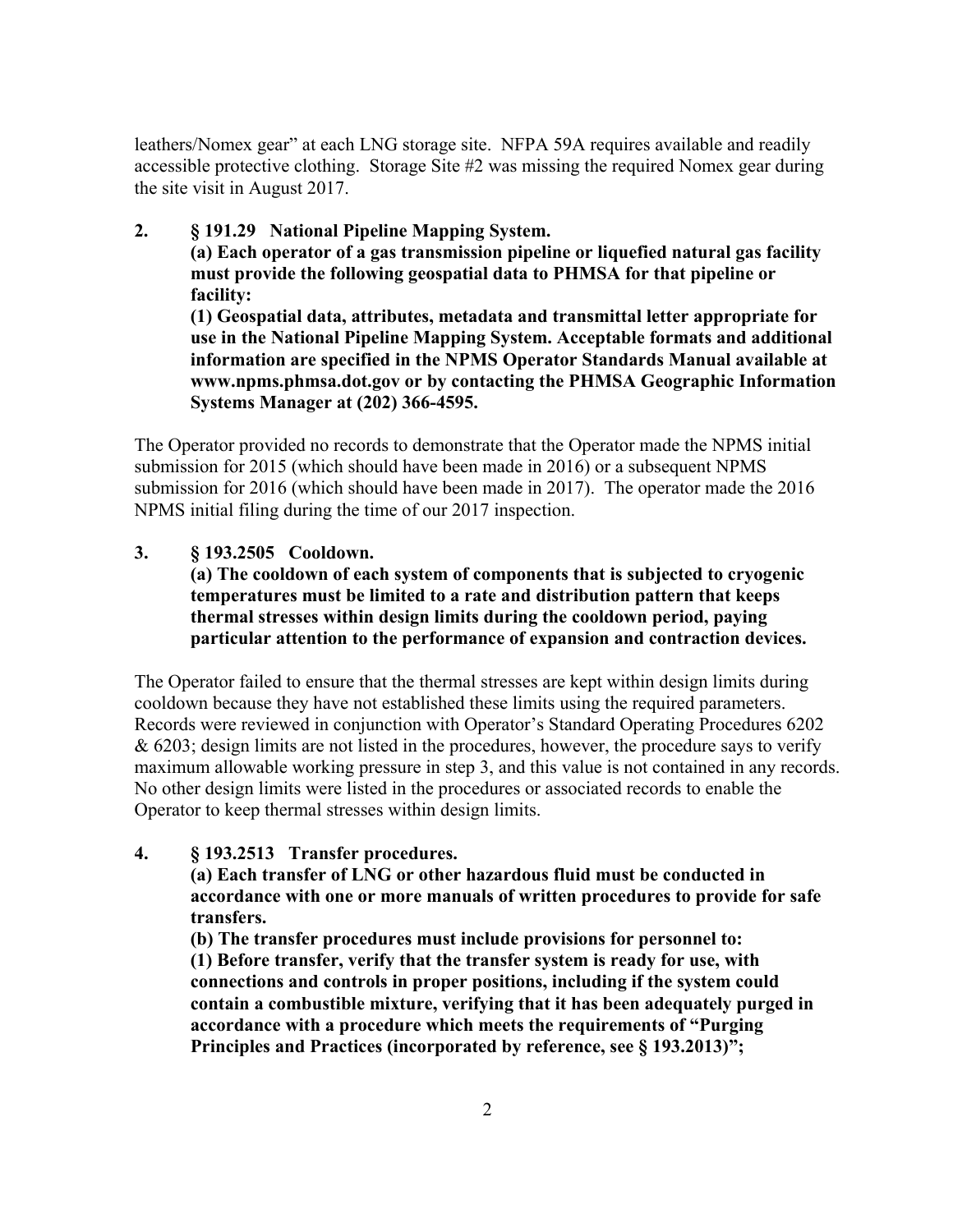**(2) Before transfer, verify that each receiving container or tank vehicle does not contain any substance that would be incompatible with the incoming fluid and that there is sufficient capacity available to receive the amount of fluid to be transferred;**

**(3) Before transfer, verify the maximum filling volume of each receiving container or tank vehicle to ensure that expansion of the incoming fluid due to warming will not result in overfilling or overpressure;**

**(4) When making bulk transfer of LNG into a partially filled (excluding cooldown heel) container, determine any differences in temperature or specific gravity between the LNG being transferred and the LNG already in the container and, if necessary, provide a means to prevent rollover due to stratification.**

**(5) Verify that the transfer operations are proceeding within design conditions and that overpressure or overfilling does not occur by monitoring applicable flow rates, liquid levels, and vapor returns.**

**(6) Manually terminate the flow before overfilling or overpressure occurs; and (7) Deactivate cargo transfer systems in a safe manner by depressurizing, venting, and disconnecting lines and conducting any other appropriate operations.**

**(c) In addition to the requirements of paragraph (b) of this section, the procedures for cargo transfer must be located at the transfer area and include provisions for personnel to:**

**(1) Be in constant attendance during all cargo transfer operations;**

**(2) Prohibit the backing of tank trucks in the transfer area, except when a person** 

**is positioned at the rear of the truck giving instructions to the driver;**

**(3) Before transfer, verify that:**

**(i) Each tank car or tank truck complies with applicable regulations governing its use;**

**(ii) All transfer hoses have been visually inspected for damage and defects;**

**(iii) Each tank truck is properly immobilized with chock wheels, and electrically grounded; and**

**(iv) Each tank truck engine is shut off unless it is required for transfer operations;**

**(4) Prevent a tank truck engine that is off during transfer operations from being restarted until the transfer lines have been disconnected and any released vapors have dissipated;**

**(5) Prevent loading LNG into a tank car or tank truck that is not in exclusive LNG service or that does not contain a positive pressure if it is in exclusive LNG service, until after the oxygen content in the tank is tested and if it exceeds 2 percent by volume, purged in accordance with a procedure that meets the requirements of "Purging Principles and Practices (incorporated by reference, see §193.2013)".**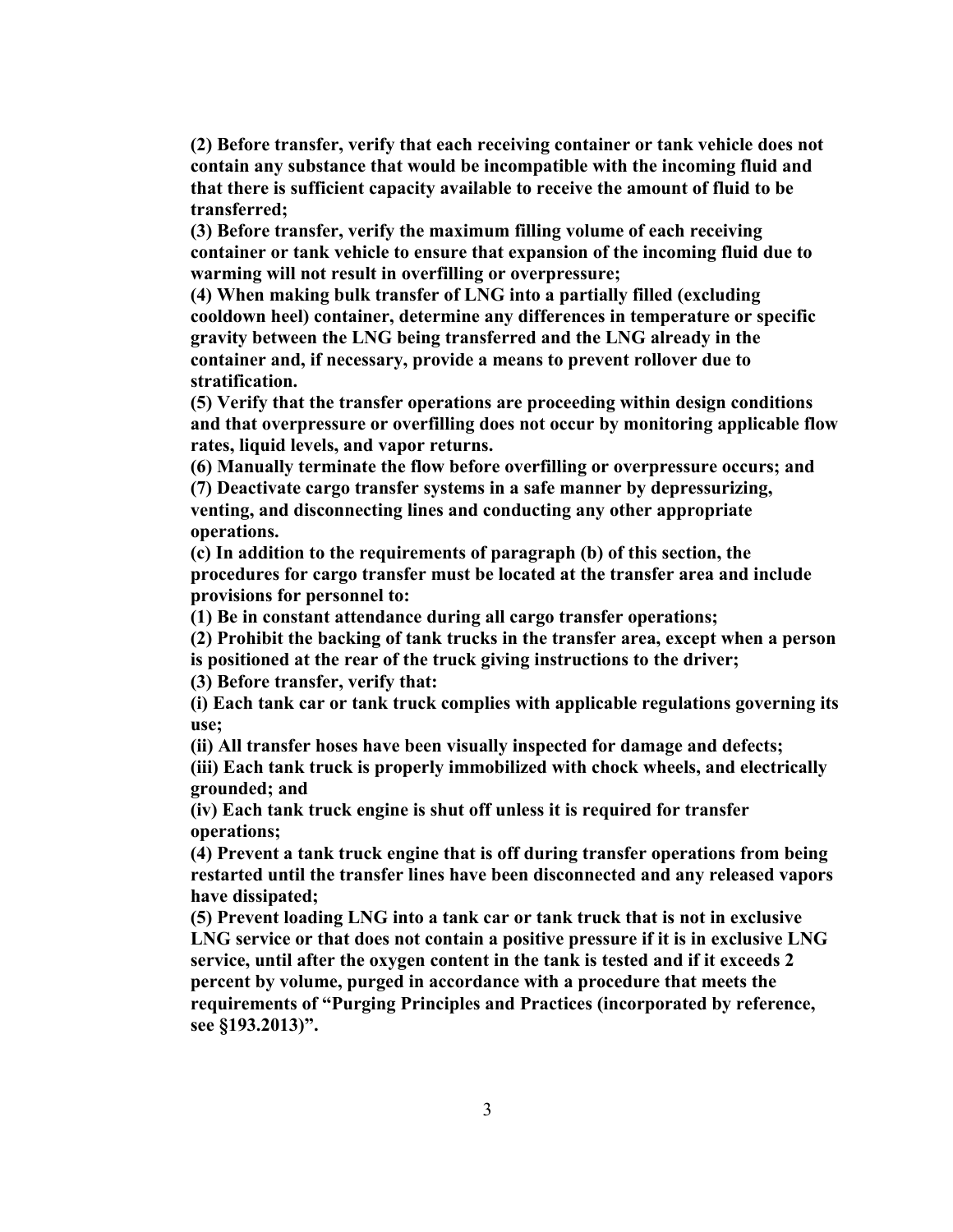#### **(6) Verify that all transfer lines have been disconnected and equipment cleared before the tank car or tank truck is moved from the transfer position; and (7) Verify that transfers into a pipeline system will not exceed the pressure or temperature limits of the system.**

The Operator could not demonstrate that they followed the Standard Operating Procedures for transferring LNG. Operator's Standard Operating Procedure's (6240 – 6244) records LNG Trailer Offload Data Sheets for July 2017 were reviewed during the inspection. Records and forms to show compliance do not follow or record all Standard Operating Procedures steps and requirements in § 193.2513.

#### **5. § 193.2639 Maintenance records. (a)…. (c) Each of the following records must be retained for as long as the LNG facility remains in service: (1).... (2) Records of each test, survey, or inspection required by this subpart in sufficient detail to demonstrate the adequacy of corrosion control measures**

The Operator failed to maintain maintenance records for infrastructure inspections. Support System and Dike Inspection forms are missing for August 2017 for Storage Site #1. Also, the Operator provided no annual records for 2016 and 2017 for LNG Storage Tank and Impoundment Inspections. Operator's Standard Operating Procedures 7101 and 7105 cover these inspections.

#### **6. § 193.2619 Control systems.**

**(a)....** 

**(c) Control systems in service, but not normally in operation, such as relief valves and automatic shutdown devices, and control systems for internal shutoff valves for bottom penetration tanks must be inspected and tested once each calendar year, not exceeding 15 months, with the following exceptions: (1)....** 

**(2) Control systems that are intended for fire protection must be inspected and tested at regular intervals not to exceed 6 months. (Control system means a component, or system of components functioning as a unit, including control valves and sensing, warning, relief, shutdown, and other control devices, which is activated either manually or automatically to establish or maintain the performance of another component.)** 

The Operator did not maintain required records for control systems. Records relating to Operator's Standard Operating Procedure 7150 "Fire and Gas Detection Equipment Maintenance" and Standard Operating Procedure 7155 "Fire Control Equipment Maintenance" were reviewed. Standard Operating Procedure 7150 requires inspecting fire eyes in two intervals: not to exceed 6 months and also annually. The procedure additionally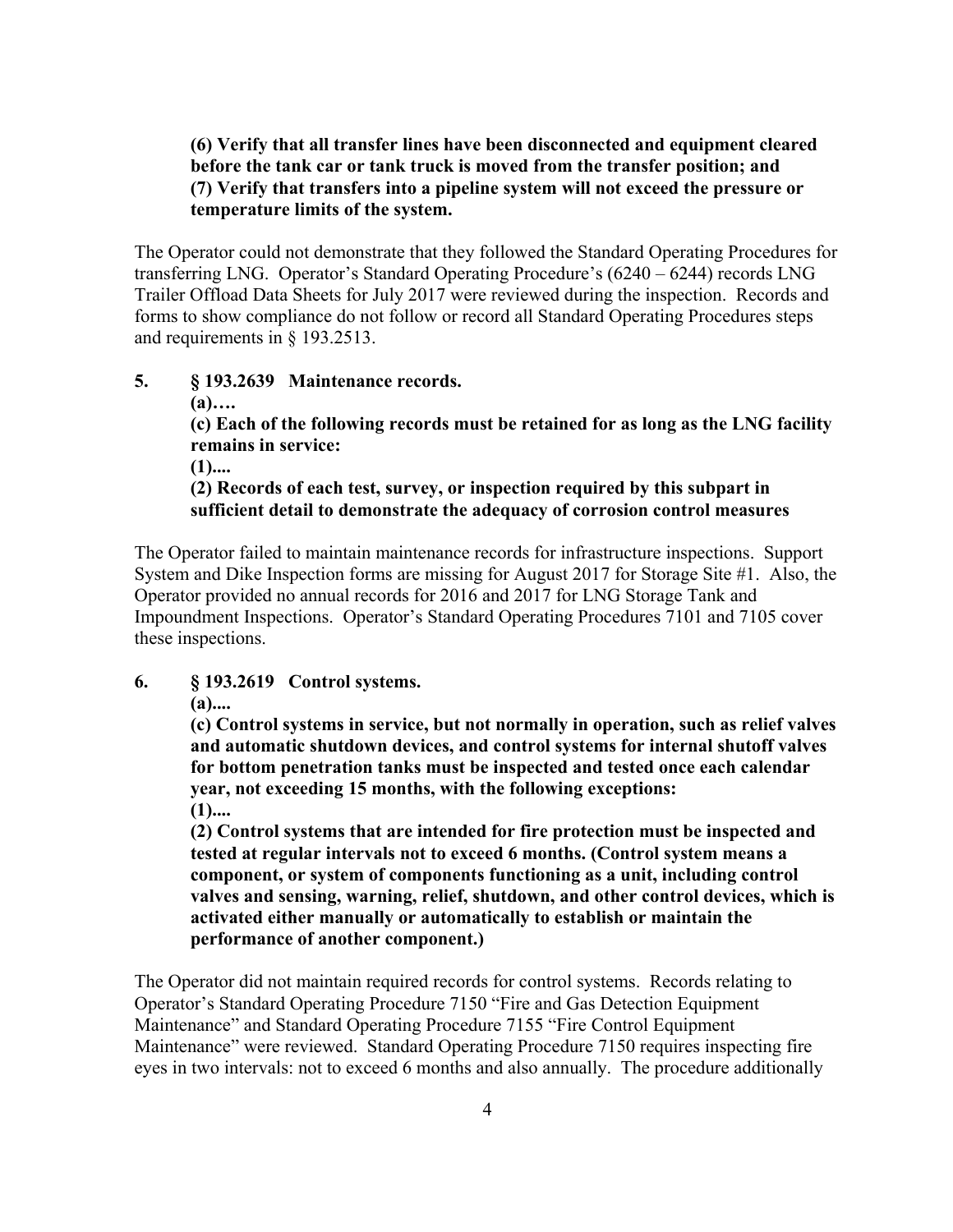requires methane detectors to be inspected and tested at intervals not to exceed 6 months and annually. Portable gas detectors are required to be checked monthly for battery, charge, and calibration. The Operator produced no 2017 records for 6 or 12 month tests for fire eyes or methane detectors. Storage Site Monthly Maintenance and Inspection Logs show monthly inspections of fire extinguishers, but portable gas detectors were not checked monthly (2011 - 2016). The Operator produced annual fire eye (IR) and Methane detector inspections at Storage Site #1 and Storage Site #2 for 2012 to 2016 (except for Storage Site #1 2015 Methane detector inspections).

Operator's Standard Operating Procedure 7155 "Fire Control Equipment Maintenance" requires monthly inspection of extinguishers as well as an annual maintenance for extinguishers by a contractor with specialized training. An annual service of fire extinguishers, wheeled units, and skid units was performed on August 28, 2012. Monthly checks for 2017 were available in the field. Aside from those dates, there are no consistent records for annual or monthly checks.

**7. §193.2619 Control systems.** 

**(a)....** 

**(c) Control systems in service, but not normally in operation, such as relief valves and automatic shutdown devices, and control systems for internal shutoff valves for bottom penetration tanks must be inspected and tested once each calendar year, not exceeding 15 months, ...**

The Operator failed to inspect and test emergency control systems. Emergency Shutdown Device inspection and test records provided by the Operator for Storage Site #1 and Storage Site #2 are only for 2016. The inspection and test records for 2015 and 2017 years were provided.

**8. § 193.2711 Personnel health.** 

**Each operator shall follow a written plan to verify that personnel assigned operating, maintenance, security, or fire protection duties at the LNG plant do not have any physical condition that would impair performance of their assigned duties. The plan must be designed to detect both readily observable disorders, such as physical handicaps or injury, and conditions requiring professional examination for discovery.** 

The Operator failed to verify that the physical condition of the LNG workers would not impair them from performance of their duties. The Operator produced medical exam cards for personnel for Department of Transportation driving. The Operator's Standard Operating Procedure 1160 says "LNG Storage site operators shall comply with the minimum of an Interstate Commerce Commission (ICC) physical examination Baseline Physical." No ICC physical exam records were produced.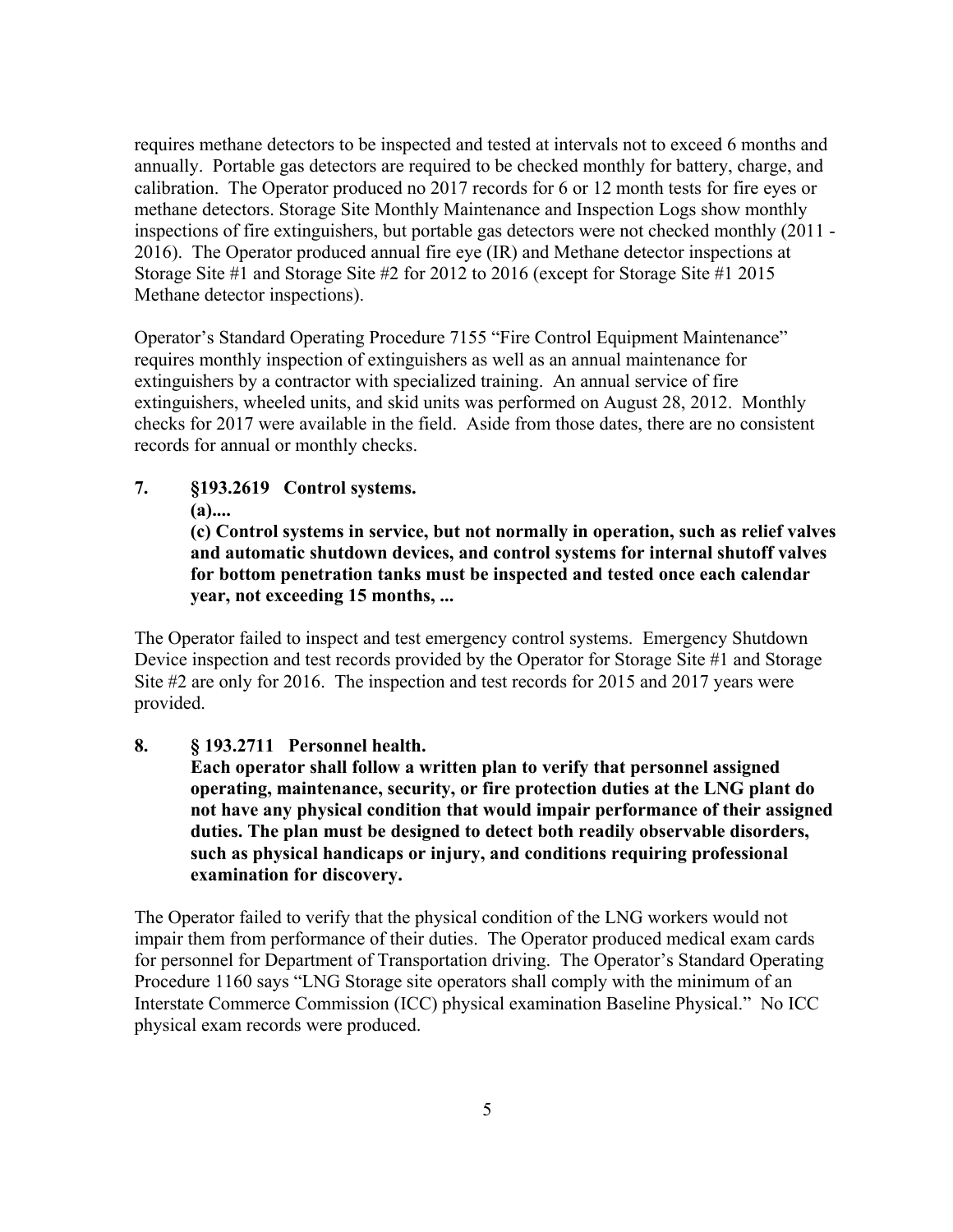- **9. § 193.2707 Operations and maintenance.** 
	- **(a)….**

**(c) Corrosion control procedures under §193.2605(b), including those for the design, installation, operation, and maintenance of cathodic protection systems, must be carried out by, or under the direction of, a person qualified by experience and training in corrosion control technology.** 

The Operator did not have corrosion inspections performed by qualified individuals. Operator's Standard Operating Procedure 7205 states "[a]ll corrosion inspections shall be performed by a person Qualified to perform Corrosion inspections as certified by National Association of Corrosion Engineers (NACE)." Several of the Operator's personnel performed atmospheric, external cathodic protection for buried facilities, and intermediate corrosion inspections. None of the Operator's personnel are NACE certified.

#### **10. §193.2713 Training: operations and maintenance. (a)…. (b) A written plan of continuing instruction must be conducted at intervals of not more than two years to keep all personnel current on the knowledge and skills they gained in the program of initial instruction.**

The Operator failed to give proper exams for qualification and keep appropriate records for such tests and qualifications. Operator's Standard Operating Procedure 6001 states "5. A written plan of operator qualification training to instruct on LNG Storage and Vaporization Facilities and Distribution systems will be required for all staffed operators. 6. The written plan of continuing instruction will be conducted at intervals of not more than (2) two years, to ensure that the staffed operators maintain the knowledge and skills they acquired in their initial instruction and are kept current with updates."

An employee's original training documents from 2012 are inapplicable because all the answers in the multiple choice tests are italicized while the wrong answers were in a plain font. There are no dates on many documents for the review of Standard Operating Procedures. Certain Operator personnel records for Red Cross first aid credentials do not exist for 2016. There are first aid certificates for most employees in 2012, 2014, and 2017, but none for 2016.

**11. § 193.2715 Training: security.** 

**(a)....** 

**(b) A written plan of continuing instruction must be conducted at intervals of not more than two years to keep all personnel having security duties current on the knowledge and skills they gained in the program of initial instruction.** 

The Operator's security training was not sufficient to qualify employees. For example, records show that one of the Operator's personnel completed a security review of Standard Operating Procedures 1220, 1215, 1211, 1205 on March 3, 2017. Generic undated memos in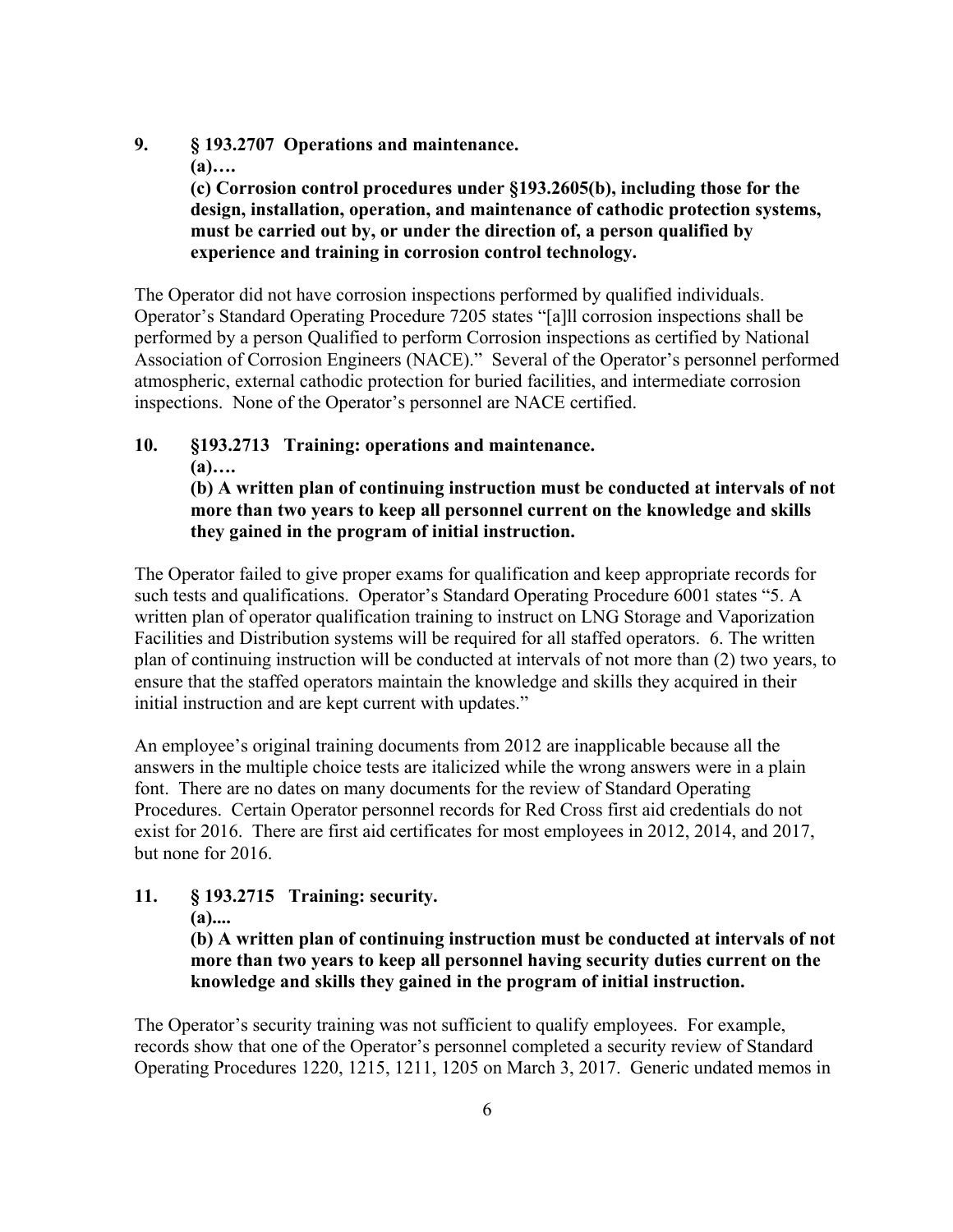previous years (2016 – 2012) regarding review of Standard Operating Procedures as training don't appear to meet code because they are undated and lack specificity of the security training topics covered.

**12. § 193.2717 Training: fire protection.** 

**(a) All personnel involved in maintenance and operations of an LNG plant, including their immediate supervisors, must be trained according to a written plan of initial instruction, including plant fire drills, to:**

**(1) Know the potential causes and areas of fire;** 

**(2) Know the types, sizes, and predictable consequences of fire; and** 

**(3) Know and be able to perform their assigned fire control duties according to the procedures established under § 193.2509 and by proper use of equipment provided under § 193.2801.** 

**(b) A written plan of continuing instruction, including plant fire drills, must be conducted at intervals of not more than two years to keep personnel current on the knowledge and skills they gained in the instruction under paragraph (a) of the section.**

**(c) Plant fire drills must provide personnel hands-on experience in carrying out their duties under the fire emergency procedures required by § 193.2509.** 

The Operator's April 6, 2016 "Live LNG Situational walk through training for an emergency situation" appears to meet the standards in § 193.2717, however, there is no evidence that the training was offered to the two initial hires who started work for the Operator in approximately February 2017, as per Standard Operating Procedure 1112.

**13. § 193.2717 Training: fire protection.** 

**(a)....** 

**(b) A written plan of continuing instruction, including plant fire drills, must be conducted at intervals of not more than two years to keep personnel current on the knowledge and skills they gained in the instruction under paragraph (a) of the section.**

Personnel records for one of the Operator's employees for "LNG fire training," dated March 6, 2016, does not meet the requirements of the regulation. Specifically, the employee's emergency training folder shows Fire Drill Training at LNG Storage site without a date. The memos from May 20, 2015 and June 10, 2013 for "Emergency recognition and response" do not show that 193.2717 standards to include plant fire drills have been met.

Under 49 U.S.C. § 60122 and 49 CFR § 190.223, you are subject to a civil penalty not to exceed \$209,002 per violation per day the violation persists, up to a maximum of \$2,090,022 for a related series of violations. For violations occurring prior to November 2, 2015, the maximum penalty may not exceed \$200,000 per violation per day, with a maximum penalty not to exceed \$2,000,000 for a related series of violations. We have reviewed the circumstances and supporting documents involved in this case, and have decided not to